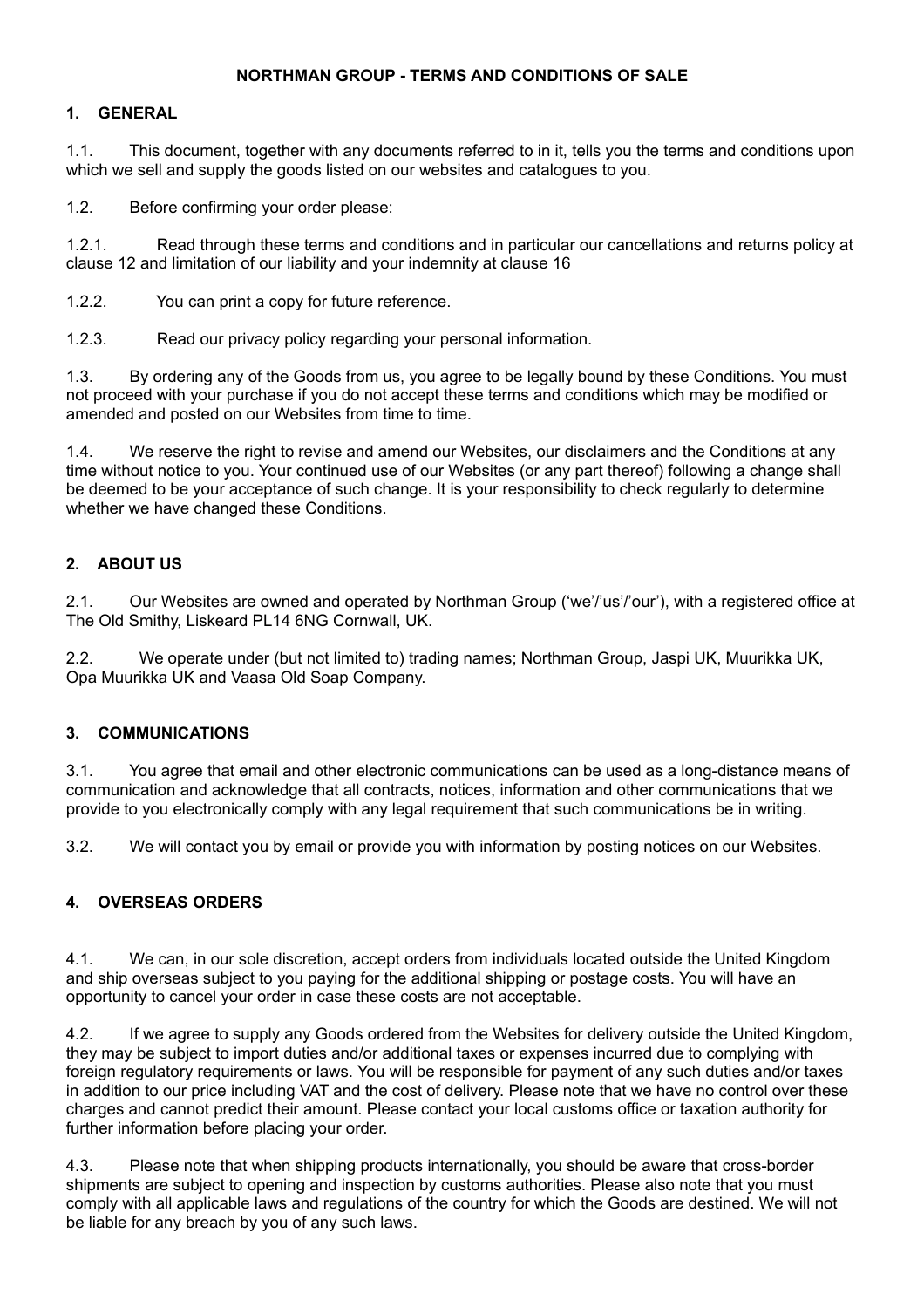# **5. REGISTRATION**

5.1. If our website requires registering, you must choose a username and password. You are responsible for all actions taken under your chosen username and password.

5.2. By registering on the Website you undertake:

5.2.1. That all the details you provide to us for the purpose of registering on the Website and purchasing the Goods are true, accurate, current and complete in all respects

5.2.2. To notify us immediately of any changes to the information provided on registration or to your personal information

5.2.3. That you are over 18 or if under 18 you have a parent or guardian's permission to register with and purchase the Goods from this Website in conjunction with and under their supervision

5.2.4. To only use the Website using your own username and password

5.2.5. To make every effort to keep your password safe

5.2.6. Not to disclose your password to anyone

5.2.7. To change your password immediately upon discovering that it has been compromised

5.2.8. To neither transfer or sell your username or password to anyone, nor permit, either directly or indirectly, anyone other than you to use them

5.3. You authorise us to transmit your name, address and other personal information supplied by you (including updated information) to obtain information from third parties about you, including, but not limited to, credit reports and so that we may authenticate your identity.

5.4. We reserve the right to terminate an agreement formed with you pursuant to clause 9 below and to suspend or terminate your access to the Website immediately and without notice to you if:

5.4.1. You fail to make any payment to us when due

5.4.2. You breach these Conditions (repeatedly or otherwise)

5.4.3. You are impersonating any other person or entity

5.4.4. When requested by us to do so, you fail to provide us within a reasonable time with sufficient information to enable us to determine the accuracy and validity of any information supplied by you, or your identity

5.4.5. We suspect you have engaged, or are about to engage, or have in anyway been involved, in fraudulent or illegal activity on the Website

# **6. ELIGIBILITY TO PURCHASE FROM THE WEBSITE**

6.1. To be eligible to purchase the Goods on our Websites and lawfully enter into and form contracts with us, you must:

6.1.1. Be 18 years of age or over

6.1.2. Be legally capable of entering into a binding contract

6.1.3. Provide full details of a delivery address. We do not accept PO Box addresses as a legitimate delivery address.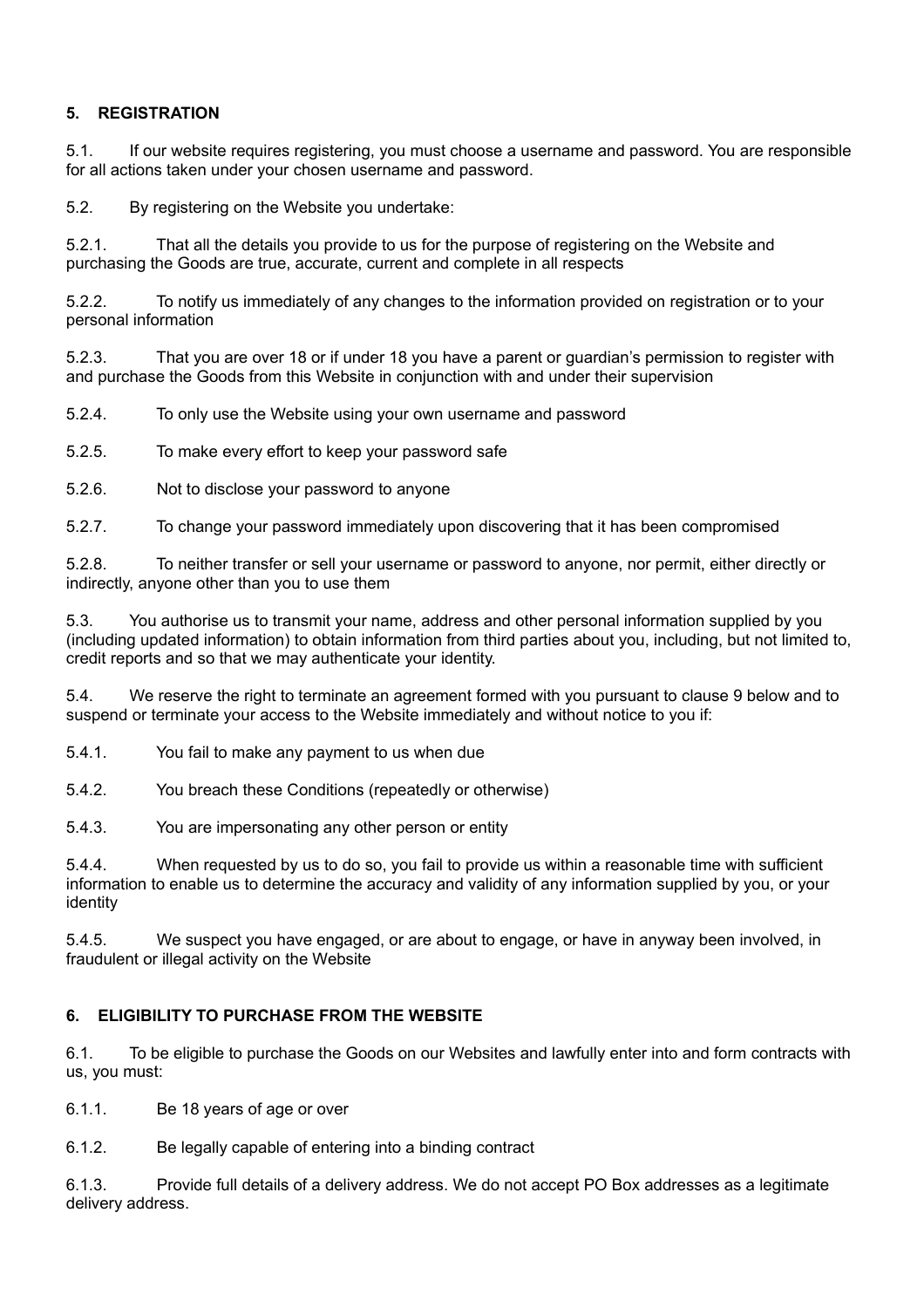6.2. If you are under 18, you may only use the Website in conjunction with, and under the supervision of, a parent or guardian. If you do not qualify, you must not use our Websites.

# **7. PRICE**

7.1. The prices of the Goods are quoted on our websites.

7.2. Prices for delivery are quoted at the checkout unless otherwise specified.

7.3. Unless otherwise stated, the prices quoted include VAT (where applicable) but exclude delivery costs which will be added to the total amount due from you.

7.4. We reserve the right, by giving notice to you at any time before delivery or performance of our obligations to you, to increase the price of the Goods to reflect any increase in the cost to us due to any factor beyond our control (such as without limitation, any foreign exchange fluctuation, significant increase in the costs of labour, materials or other costs of manufacture). In the unlikely event of this occurring, you shall be entitled to cancel the order at any time before delivery.

# **8. PAYMENT**

8.1. Payment can be made by any major prepay, credit or debit card, BACS, cheques or through other electronic payment account as explained at website checkout.

8.2. By placing an order, you consent to payment being charged to your prepay/debit/credit card account or electronic payment account as selected by you.

8.3. Payment will be debited and cleared from your account before the dispatch of the Goods to you.

8.4. When you pay for your order by card, we carry out certain checks which include obtaining authorisation from your card issuer to ensure you have adequate funds and for security reasons. This may involve validating your name, address and other personal information supplied by you during the order process against appropriate third party databases including the card issuer, registered credit reference agencies and fraud prevention agencies.

8.5. By accepting these Conditions you:

8.5.1. Undertake that all the details you provide to us for the purpose of purchasing the Goods are correct and that the payment card you are using is your own and that there are sufficient funds to cover the cost of the Goods ordered

8.5.2. Undertake that any and all Goods ordered by you are for your own private or domestic use only and not for resale

8.5.3. Authorise us to transmit the payment and delivery information provided by you during the order process (included any updated information) for the purpose of obtaining authorisation from your card issuer to ensure you have adequate funds, to authenticate your identity, to validate your payment card and for other security reasons, such as fraud prevention

8.6. We shall contact you should any problems occur with the authorisation of your card.

8.7. We will take all reasonable care, in so far as it is in our power to do so, to keep the details of your order and payment secure, but in the absence of negligence on our part, we cannot be held liable for any loss you may suffer if a third party procures unauthorised access to any data you provide when accessing or ordering from our Website.

## **9. ORDER PROCESS AND FORMATION OF A CONTRACT**

9.1. All orders are subject to acceptance and availability. If any Goods ordered are not available, you will be notified by email and you will have the option either to wait until the item is available or to cancel your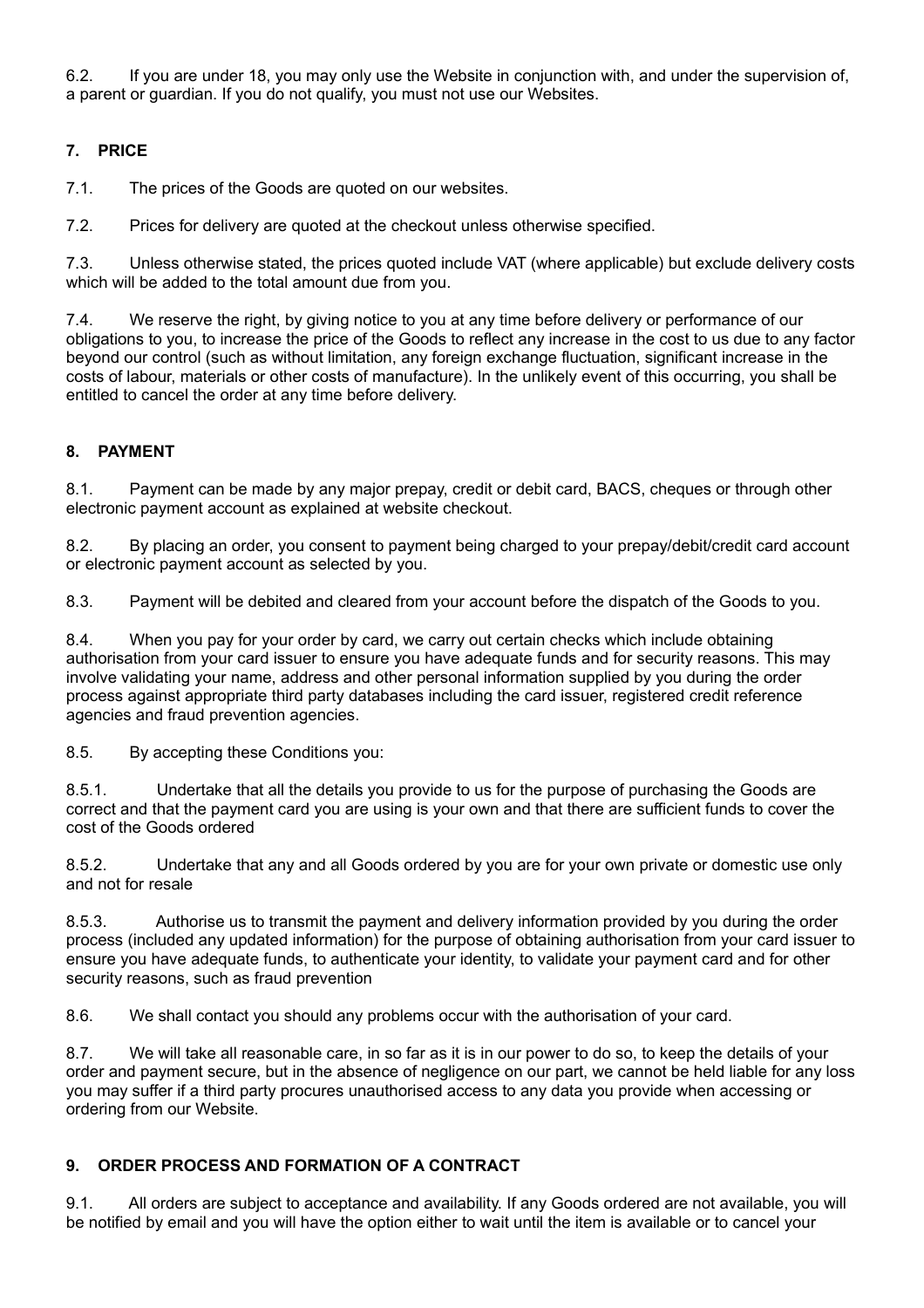order. It is your responsibility to provide us with a valid email address so that we can contact you if necessary.

9.2. Any order placed by you constitutes an offer to purchase the Goods from us. All such offers received from you are subject to acceptance by us and we reserve the right to refuse any order placed by you at any time prior to acceptance, without providing an explanation.

9.3. You shall be responsible for ensuring the accuracy of the details provided by you during the order process and we will not accept an order unless all details requested from you have been entered correctly.

9.4. You agree that if we contact you to acknowledge receipt of your order such communication shall not amount to our acceptance of your offer to purchase the Goods ordered by you from our Websites.

9.5. A contract between you and us (the 'Contract') incorporating these Conditions will only subsist after we have debited your payment card and have confirmed that we have dispatched the Goods or made them available to be downloaded. We will send you an email to confirm this (a 'Confirmation Notice'). The Confirmation Notice will amount to an acceptance of your offer to buy the Goods from us. The Contract will only be formed when we send you the Confirmation Notice (whether or not you receive it).

9.6. Where we agree to supply Goods to you permanently or on an ongoing (continuous) basis, such as by subscription, they shall be provided for a minimum fixed period of time (the 'Minimum Duration'). The length of the Minimum Duration will depend on which package or product you have selected to purchase and is provided on the Website.

9.7. The Contract will relate only to the Goods stated in the Confirmation Notice. We will not be obliged to supply any other Goods which may have been part of your order until we have sent you a separate Confirmation Notice relating to it.

9.8. You must check that the details contained in the Confirmation Notice are correct and you should print out and keep a copy of it.

9.9. You will be subject to the version of our policies and Conditions in force at the time that you order the Goods from us, unless:

9.9.1. Any change to those policies or these Conditions is required to be made by law or governmental authority

9.9.2. We notify you of any change to our policies or these Conditions before we send you the Confirmation Notice, in which case, we are entitled to assume that you have accepted it, unless we receive written notification from you to the contrary within seven working days of receipt of the Confirmation Notice

## **10. DELIVERY**

10.1. The Goods will be delivered to you at the address you provided during the order process.

10.2. We use professional carriers. Nevertheless, you must examine the Goods on arrival. If you are asked for your signature on delivery, you must examine the Goods before signing for it. If there is visible damage to the Goods upon arrival, you must inform the carrier before signing.

10.3. All Goods must be signed for by an adult aged 18 years or over on delivery.

10.4. Any dates quoted for delivering the Goods are approximate only. If no date is specified then it will take place within 60 days or a reasonable time of the date of the Confirmation Notice, unless there are exceptional circumstances.

10.5. We shall not be liable for any delay in delivering the Goods, however caused.

10.6. The Goods may be sent to you in instalments.

10.7. For Christmas deliveries, we recommend that you order at least 7 days before you need to receive the Goods. We will endeavour to dispatch all Goods that are in stock within 24 hours. However, we cannot guarantee delivery by the 24th December.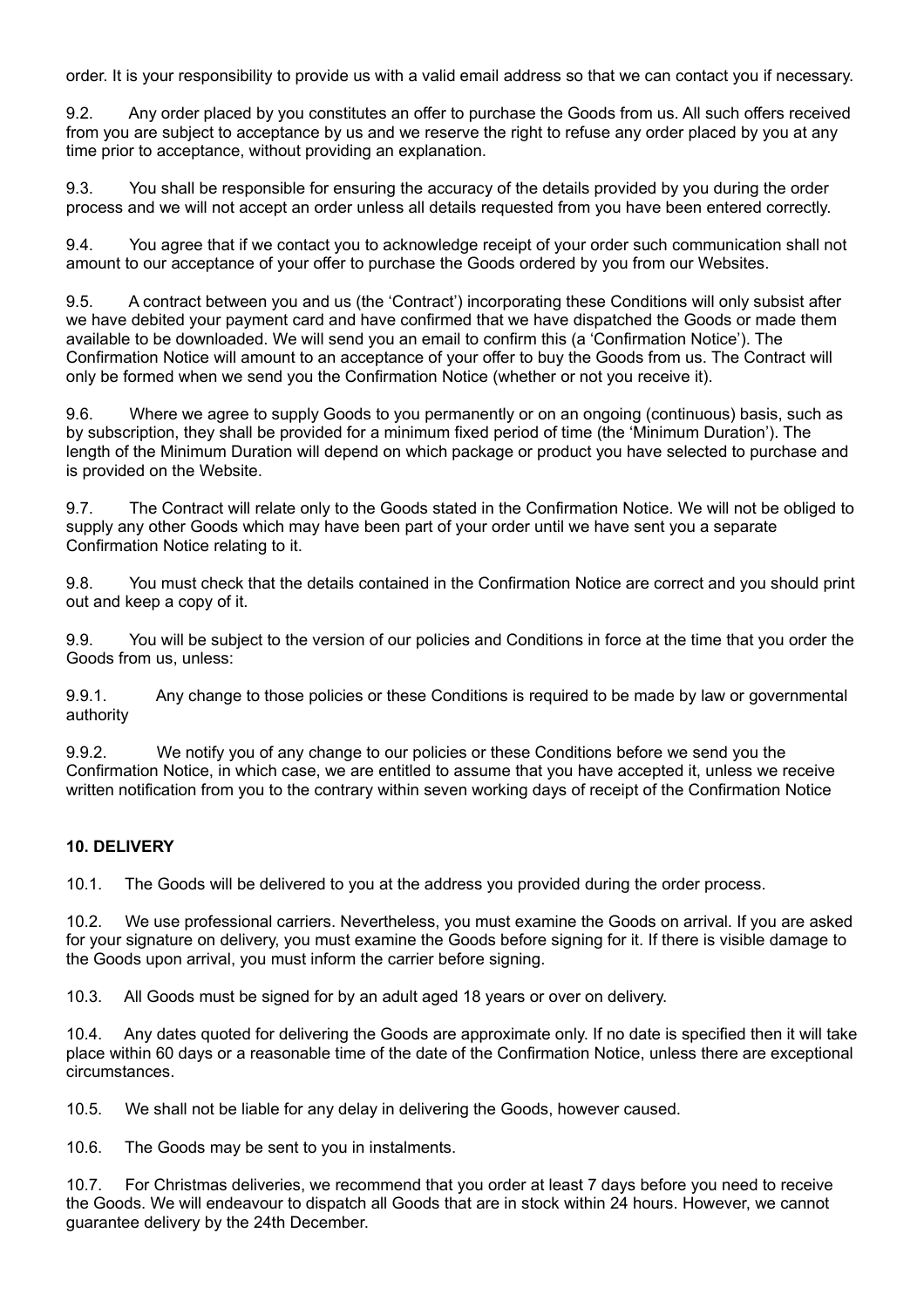## **11. RISK AND TITLE**

11.1. The Goods will be at your risk from the time of delivery.

11.2. Ownership of the Goods will only pass to you when we receive full payment of all sums due in respect of them including VAT and the cost of delivery.

## **12. CANCELLING YOUR CONTRACT AND RETURNS**

12.1. Cancelling before receiving a Confirmation Notice

12.1.1. You may cancel your order for the Goods at any time prior to receiving a Confirmation Notice from us so long as you contact us in writing. You can send us a cancellation notice by sending an email to info@northmangroup.co.uk or a letter to Northman Group, Hilltown, Liskeard, Cornwall, PL14 6PT, UK. Your cancellation notice must include your name, address, the name or a description of the Goods and your order reference number.

12.2. Cancellation after receiving a Confirmation Notice

12.2.1. You are entitled to cancel your Contract at any time prior to receiving the Goods so long as you provide us with written notice or, if you have received the Goods, so long as you provide us with written notice at anytime within 7 working days starting from the day after you received the Goods. You can send your cancellation notice by email to info@northmangroup.co.uk or a letter to Northman Group, Hilltown, Liskeard, Cornwall, PL14 6PT, UK. Your cancellation notice must quote your name, address, the name or a description of the Goods and your order reference number.

12.2.2. Upon receiving your cancellation notice, we will contact you and provide details of where you must return the Goods and other relevant instructions. You must then immediately return the Goods to us at your own cost and risk. We reserve the right, at our option, to collect the Goods from you. If we wish to collect the Goods we will notify you of when they will be collected by us. We will charge you for the cost of collecting the Goods and will deduct this from any sum owed by us to you.

12.2.3. The Goods must be returned to us in the same condition in which you received them until such time as the Goods are either collected by us or delivered back to us by you. You must return the Goods with its original packaging and the original invoice. You have a legal obligation to take reasonable care of the Goods whilst they are in your possession. If you fail to comply with this obligation, we may have a right of action against you for compensation.

12.3. Exception to the right to cancel

 You will not have a right to cancel an order for any goods or services purchased from us, in the following situations:

12.3.1. If you expressly agree to us beginning to provide any services before the end of the cancellation period.

12.3.2. The Contract is for goods which are bespoke or have been personalised or which may deteriorate (such as food)

12.3.3. The Contract is for goods and/or services the price of which is dependent on fluctuations in the financial market which cannot be controlled by us

12.3.4. The Contract is for the sale of land, auctions and financial service agreements

12.4. Damaged, faulty or wrongly delivered goods:

12.4.1. We will offer you a full or a partial refund of the purchase price, including the cost of delivery for sending the goods to you, if it: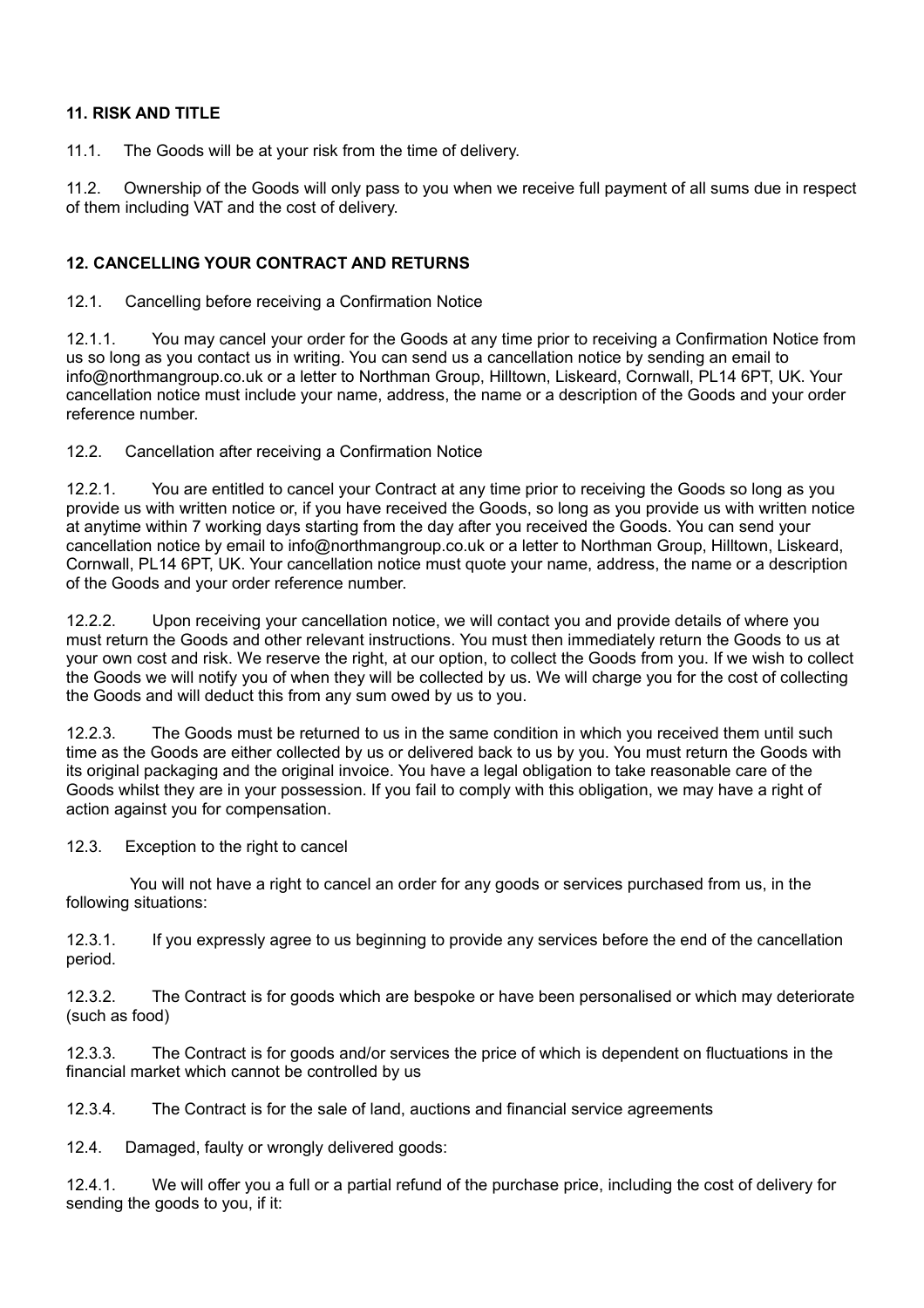12.4.1.1. Has been damaged on delivery

12.4.1.2. Is in a faulty condition

- 12.4.1.3. Develops a fault within one month of delivery
- 12.4.1.4. Has been delivered to you in error

12.4.2. provided that you return the Goods to us and we are reasonably satisfied that the Goods have not suffered damage after delivery or have not been misused or used other than in accordance with the instructions or the problem is not due to normal wear and tear.

12.4.3. Alternatively, at your option, instead of a refund (and subject to returning the Goods as required under this clause) we will replace the Goods with the same or a similar product (subject to stock availability).

12.4.4. Sometimes the product specifications from the manufacturer may change, in which case, if you request a replacement, we will do our best to offer you a substitute of the same or better quality at the same price. If you are not happy with the replacement, you can return the Goods to us.

12.4.5. In order to claim a refund or replacement item please send us a cancellation notice as soon as you become aware of a problem and no later than 7 working days after receipt or the fault developing by email to info@northmangroup.co.uk or a letter to Northman Group, Hilltown, Liskeard, Cornwall, PL14 6PT, UK. Your cancellation notice must quote your name, address, the name or a description of the Goods, a brief description of the problem, fault or damage and your order reference number.

12.4.6. Upon receiving your cancellation notice, we will contact you and provide details of where you must return the Goods and other relevant instructions. You must then immediately return the Goods to us. We reserve the right, at our option, to collect the Goods from you. If we wish to collect the Goods we will notify you of when they will be collected by us.

12.4.7. If you have purchased the Goods from a third party retailer like Amazon, Play.com, High Street retail shop or a third party Website, you must first contact them regarding the problem, changing the Goods or for refunds.

12.5. Incorrectly priced or described Goods

12.5.1. Whilst we try and ensure that all the information on our Websites is accurate, errors may occur. In the unlikely event that the price and/or description of an item listed on the Website has been incorrectly advertised, we will not be under any obligation to sell or provide those Goods to you.

12.5.2. If we discover the error before sending you a Confirmation Notice we will at our discretion, either reject your order and notify you of such rejection, or inform you as soon as possible and give you the option of cancelling your order or reconfirming it at the correct price and/or description. If we give you the option of cancelling your order or reconfirming it at the correct price and/or description but either cannot contact you or do not receive your response within 14 days of sending you notification (whether or not you receive it), we will cancel your order.

12.5.3. If we discover the error after sending you a Confirmation Notice we may, at our discretion and without incurring any liability to you, cancel the Contract provided that the error is, in our reasonable opinion, obvious and unmistakable and could have reasonably been recognised by you. We will notify if we cancel the Contract.

12.5.4. If your order is cancelled or rejected and you have already paid for the Goods, you will receive a full refund in accordance with clause 12.7

## 12.6. Delivery by instalments

12.6.1. The Goods may be sent to you in instalments. You may cancel the outstanding part of your order and receive a refund, if you have already paid, of the purchase price of the outstanding Goods in accordance with clause 12.7

## 12.7. Processing refunds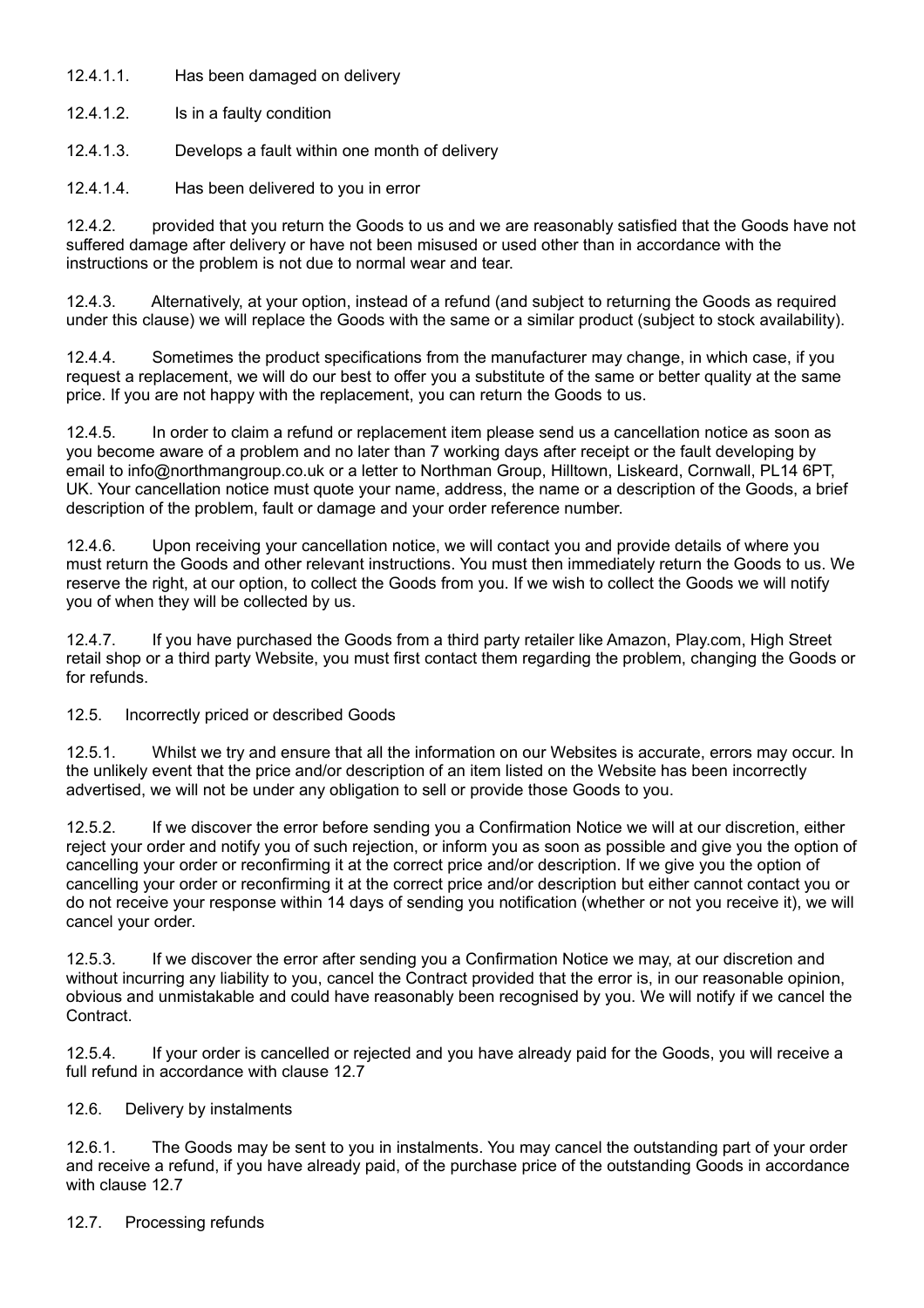12.7.1. We will examine any returned Goods and will notify you about your refund or replacement item via email within a reasonable period of time. We will usually process a refund or delivery of a replacement item as soon as possible and, in any case, within 30 days of the day we confirmed to you via email that you are entitled to it. Refunds will be made by crediting the payment card or electronic payment account you used to purchase the Goods.

12.7.2. We reserve the right to refuse to issue a refund or replacement and to recover the cost of returning or collecting the Goods in the event that the Goods are found to have suffered damage after delivery or have been misused or used other than in accordance with the instructions or if the problem is due to normal wear and tear or if the Goods have not been returned with its original packaging. This does not affect your statutory rights.

## **13. COMPLAINTS**

13.1. If you have a comment, concern or complaint about any Goods you have purchased from us, please contact us via email at info@northmangroup.co.uk or a letter to; Northman Group, Hilltown, Liskeard, Cornwall, PL14 6PT, UK.

# **14. INTELLECTUAL PROPERTY**

14.1. The content of our Websites is protected by copyright (including design copyrights), trade marks, patent, database and other intellectual property rights and similar proprietary rights which include, (without limitation), all rights in materials, works, techniques, computer programs, source codes, data, technical information, trading business brand names, goodwill, service marks utility models, semi-conductor topography rights, the style or presentation of the goods or services, creations, inventions or improvements upon or additions to an invention, confidential information, know-how and any research effort relating to Northman Group moral rights and any similar rights in any country (whether registered or unregistered and including applications for and the right to apply for them in any part of the world) and you acknowledge that the intellectual property rights in the material and content supplied as part of the Website shall remain with us or our licensors.

14.2. You may download or copy the content and other downloadable items displayed on the Website subject to the condition that the material may only be used for personal non-commercial purposes. Copying or storing the contents of the Website for other than personal use is expressly prohibited.

14.3. You may retrieve and display the content of the Website on a computer screen, store such content in electronic form on disk (but not any server or other storage device connected to a network) or print one copy of such content for your own personal, non-commercial use, provided you keep intact all and any copyright and proprietary notices. You may not otherwise reproduce, modify, copy or distribute or use for commercial purposes any of the materials or content on the Website.

14.4. You acknowledge that any other use of the material and content of this Website is strictly prohibited and you agree not to (and agree not to assist or facilitate any third party to) copy, reproduce, transmit, publish, display, distribute, commercially exploit or create derivative works from such material and content.

14.5. No licence is granted to you in these Conditions to use any of our trade marks or those of our affiliated companies.

14.6. Goods sold by us and our Websites content may be subject to copyright, trade mark or other intellectual property rights in favour of third parties. We acknowledge those rights.

## **15. WEBSITE USE**

15.1. You are permitted to use the Website and the material contained in it only as expressly authorised by us under our terms of use.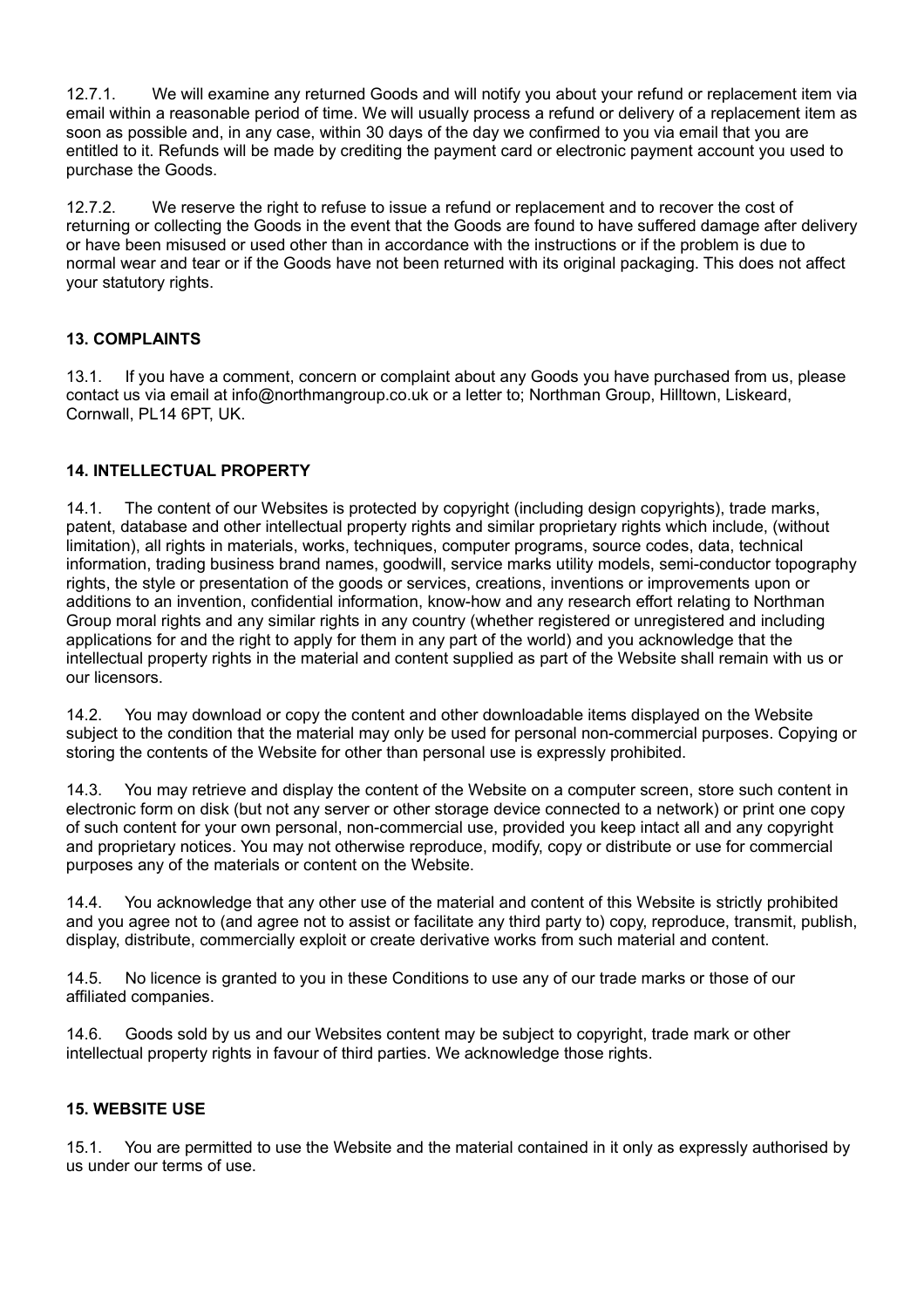### **16. LIABILITY AND INDEMNITY**

16.1. Notwithstanding any other provision in the Conditions, nothing will affect or limit your statutory rights; or will exclude or limit our liability for:

16.1.1. Death or personal injury resulting from our negligence

16.1.2. Fraud or fraudulent misrepresentation

16.1.3. Action pursuant to section 2(3) of the UK Consumer Protection Act 1987

16.1.4. Any matter for which it would be unlawful for us to exclude or attempt to exclude our liability

16.2. The Website is provided on an 'as is' and 'as available' basis without any representation or endorsement made and we make no warranties or guarantees, whether express or implied, statutory or otherwise (unless otherwise expressly stated in these Conditions or required by law) in relation to the information, materials, content or services found or offered on the Website for any particular purpose or any transaction that may be conducted on or through the Website including but not limited to, implied warranties of non-infringement, compatibility, timeliness, performance, security, accuracy, condition or completeness, or any implied warranty arising from course of dealing or usage or trade custom.

16.3. We will not be liable if the Website is unavailable at any time.

16.4. We make no representation or warranty of any kind express or implied statutory or otherwise regarding the availability of the Website or that it will be timely or error-free, that defects will be corrected, or that the Website or the server that makes it available are free of viruses or bugs.

16.5. We will not be responsible or liable to you for any loss of content or material uploaded or transmitted through the Website and we accept no liability of any kind for any loss or damage resulting from action taken in reliance on material or information contained on the Website.

16.6. We cannot guarantee and cannot be responsible for the security or privacy of the Website and any information provided by you. You must bear the risk associated with the use of the internet. In particular, we will not be liable for any damage or loss caused by a distributed denial-of-service attack, any viruses trojans, worms, logic bombs, keystroke loggers, spyware, adware or other material which is malicious or technologically harmful that may infect your computer, peripheral computer equipment, computer programs, data or other proprietary material as a result of your use of the Website or you downloading any material posted or sold on the Website or from any website linked to it.

16.7. We will use all reasonable endeavours to carry out our obligations within a reasonable period of time but will not be liable to you for any loss, costs or expenses arising directly or indirectly from any delays in doing so.

16.8. We will not be liable, in contract or tort (including, without limitation, negligence), or in respect of precontract or other representations (other than fraudulent misrepresentations) or otherwise for:

16.8.1. any economic losses (including without limitation loss of revenues, profits, contracts, business or anticipated savings and any other consequential loss); or

16.8.2. any loss of goodwill or reputation; or

- 16.8.3. any special or indirect losses; or
- 16.8.4. any loss of data; or
- 16.8.5. wasted management or office time; or

16.8.6. any other loss or damage of any kind suffered or incurred arising out of or in connection with the provision of any matter under these Conditions and/or the Contract and/or the use of this Website or any aspect related to your purchase of the Goods even if such losses are foreseeable or result from a deliberate breach of these Conditions by us that would entitle you to terminate the Contract between us or as a result of any action we have taken in response to your breach of these Conditions. Without prejudice to the terms of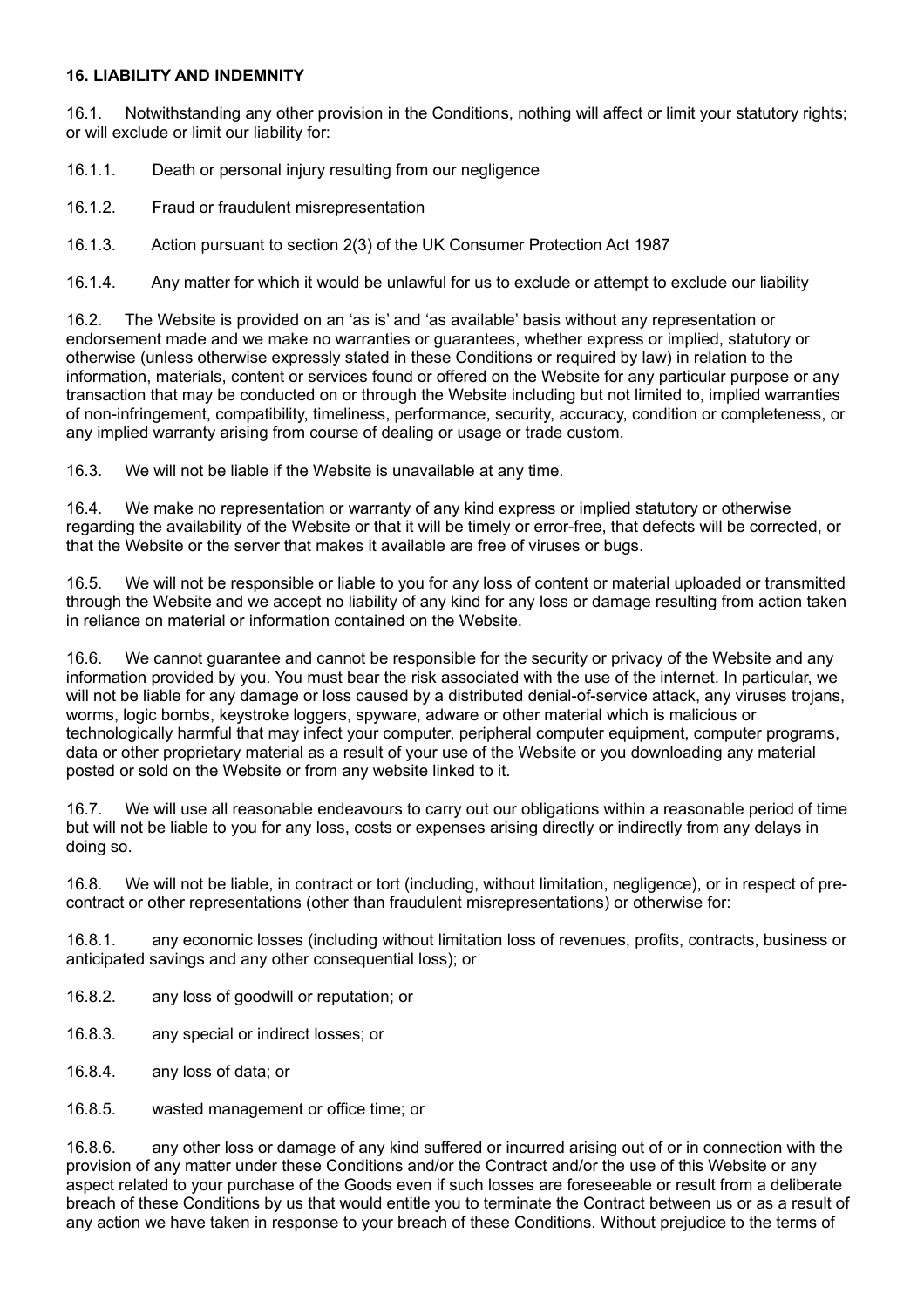this clause and in the event that we are unable to rely upon it, our liability for all and any losses you suffer as a result of us breaking the Contract, whether or not deliberate, including those listed in clauses 16.8.1 to 16.8.6, is strictly limited to the purchase price of the Goods you purchased.

16.9. You agree to fully indemnify, defend and hold us, and our officers, directors, employees and suppliers, harmless immediately on demand, from and against all claims, including but not limited to losses (including loss of profit, revenue, goodwill or reputation), costs and expenses, including reasonable administrative and legal costs, arising out of any breach of these Conditions by you, or any other liabilities arising out of your use of this Website or any other person accessing the Website using your personal information with your authority.

16.10. This clause does not affect your statutory rights as a consumer, nor does it affect your contractual cancellation rights.

## **17. FORCE MAJEURE**

17.1. We shall have no liability for delays or failures in delivery or performance of our obligations to you resulting from any act, events, omissions, failures or accidents that are outside of our control ('Force Majeure'), which, without limitation, include:

17.1.1. Strikes, lock-outs or other industrial action

- 17.1.2. Shortages of labour, fuel, power, raw materials
- 17.1.3. Late, defective performance or non-performance by suppliers

17.1.4. Private or public telecommunication, computer network failures or breakdown of equipment

17.1.5. Civil commotion, riot, invasion, terrorist attack or threat of terrorist attack, war (whether declared or not) or threat or preparation for war.

17.1.6. Fire, explosion, storm, flood, earthquake, subsidence, epidemic or other natural disaster or extreme weather conditions.

17.1.7. Impossibility of the use of railways, shipping, aircraft, motor transport or other means of public or private transport.

17.1.8. Acts, decrees, legislation, regulations or restrictions of any government

17.1.9. Other causes, beyond our reasonable control

17.2. Our performance will be deemed to be suspended for the period that the event of Force Majeure continues, and we will have an extension of time for performance for the duration of that period. We will use our reasonable endeavours to minimise any delay caused by Force Majeure or to find a solution by which our obligations may be performed despite the Force Majeure event. We shall promptly notify you of any Force Majeure event giving details of it and (where possible) the extent and likely duration of any delay.

17.3. Where the period of non-performance or delay in relation to any event of Force Majeure exceeds 30 days from the date of notice to you of the event of Force Majeure, either you or us may, by written notice to the other, terminate the Contract with immediate effect upon service.

#### **18. PRIVACY POLICY**

18.1. In order to monitor and improve customer service, we could record telephone calls. If we do this, we will always inform you about the recording and you have a right to end the call before talking to us.

18.2. We shall be entitled to process your data in accordance with the terms of our Privacy Policy. Please view this document for further information. All information provided by you will be treated securely and in accordance with the UK Data Protection Act 1998 (as amended).

18.3. You can find full details of our Privacy Policy on the Website.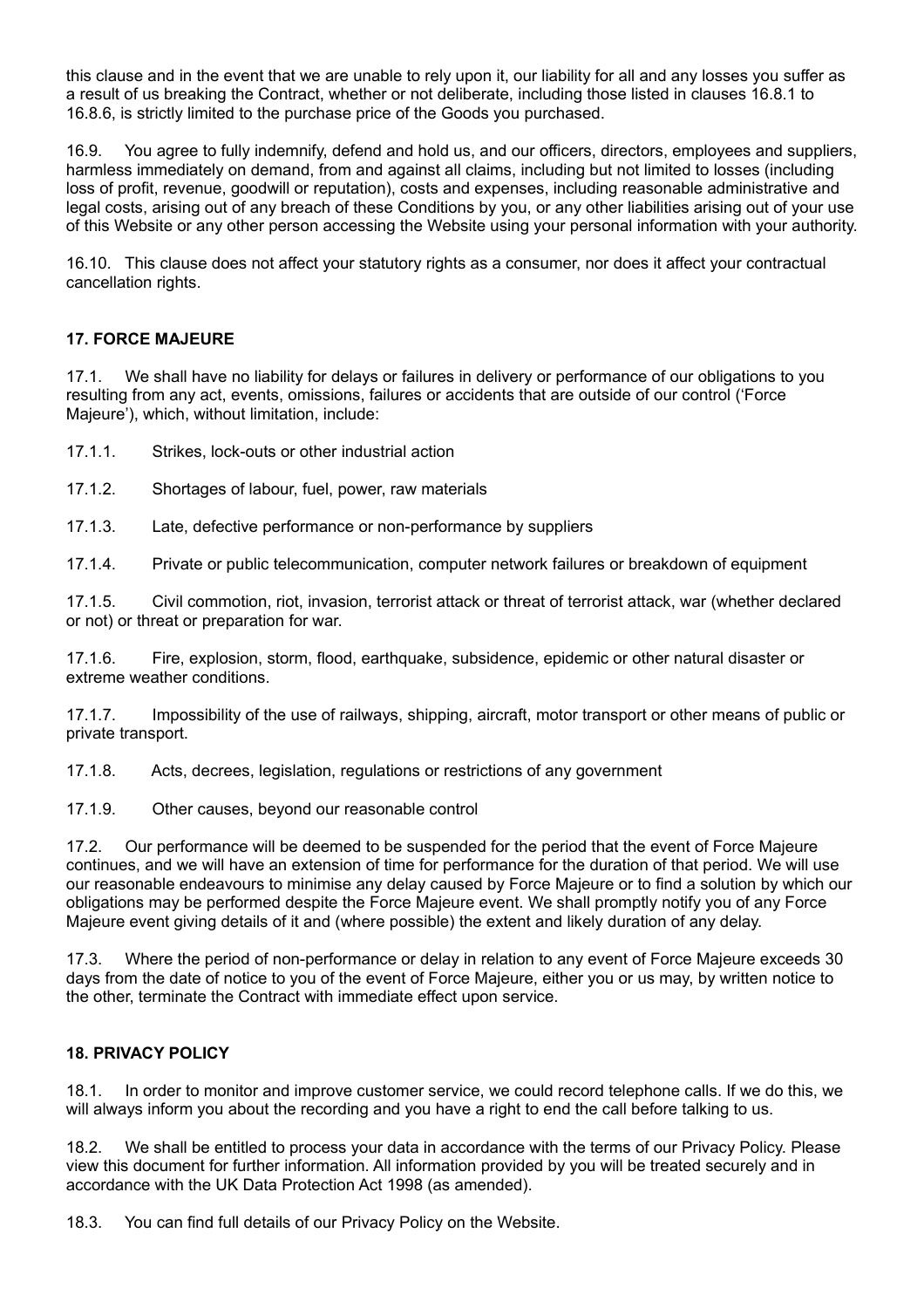### **19. THIRD PARTY RIGHTS**

19.1. Except for our affiliates, directors, employees or representatives, a person who is not a party to the Contract has no right under the Contracts (Rights of Third Parties) Act 1999 to enforce any term of the Contract but this does not affect any right or remedy of a third party that exists or is available apart from that Act.

### **20. EXTERNAL LINKS**

20.1. To provide increased value and convenience to our users, we may provide links to other websites or resources for you to access at your sole discretion and risk. You acknowledge and agree that, as you have chosen to enter the linked website we are not responsible for the availability of such external sites or resources, and do not review or endorse and are not responsible or liable in any way, whether directly or indirectly, for:

20.1.1. The privacy practices of such websites

20.1.2. The content of such websites, including (without limitation) any advertising, content, products, goods or other materials or services on or available from such websites or resources

20.1.3. The use which others make of these websites; or

20.1.4. Any damage, loss or offence caused or alleged to be caused to you, arising from or in connection with the use of or reliance upon any such advertising, content, products, goods, materials or services available on and/or purchased by you from such external websites or resources

### **21. LINKING TO THE WEBSITE**

21.1. You must not create a link to our Websites from another website, document or any other source without first obtaining our prior written consent.

21.2. Any agreed link must be:

21.2.1. To the Website's homepage

21.2.2. Established from a website or document that is owned by you and does not contain content that is offensive, controversial, infringes any intellectual property rights or other rights of any other person or does not comply in any way with the law in the UK and the law in any country from which they are hosted

21.2.3. Provided in such a way that is fair and legal and does not damage our reputation or take advantage of it

21.2.4. Established in such a way that does not suggest any form of association, approval or endorsement on our part where none exists

21.3. We have no obligation to inform you if the address of our Website home page changes and it is your responsibility to ensure that any link you provide to our homepage is at all times accurate.

21.4. We reserve the right to withdraw our consent without notice and without providing any reasons for withdrawal. Upon receiving such notice you must immediately remove the link and inform us once this has been done.

#### **22. NOTICES**

All notices given by you to us must be given to us at; Northman Group, Hilltown, Liskeard, Cornwall, PL14 6PT, UK. or by using info@northmangroup.co.uk. We may give notice as described in clause 3.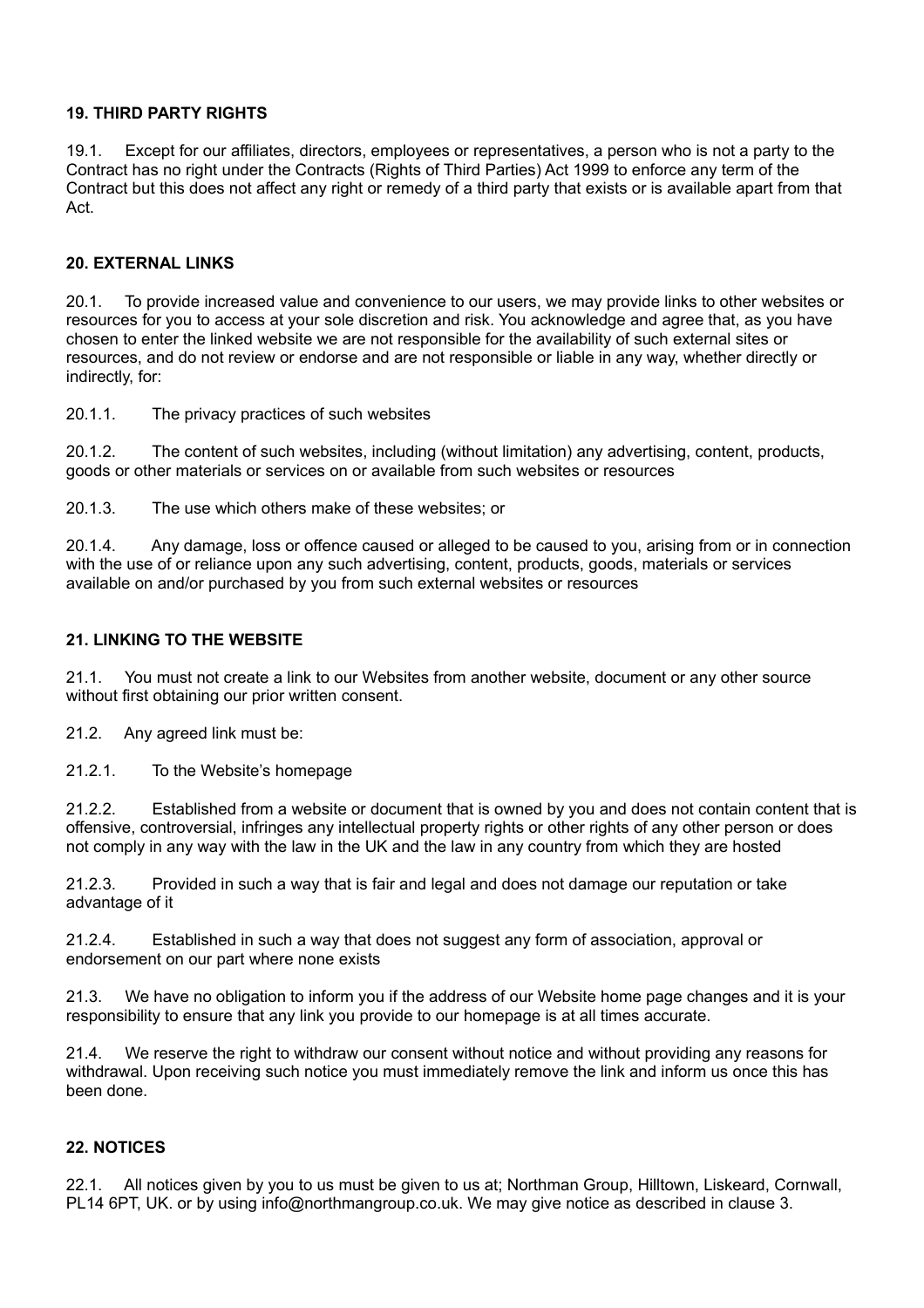22.2. Notice will be deemed received and properly served immediately when posted on our Website, 24 hours after an email is sent, or three days after the date of posting of any letter. In proving the service of any notice, it will be sufficient to prove, in the case of a letter, that such letter was properly addressed, stamped and placed in the post and, in the case of an email, that such email was sent to the specified email address of the addressee.

## **23. ENTIRE AGREEMENT**

23.1. The Contract represents the entire agreement between us in relation to the subject matter of the Contract and supersede any prior agreement, understanding or arrangement between us, whether oral or in writing.

23.2. We each acknowledge that, in entering into a Contract, neither of us has relied on any express or implied representation, undertaking or promise given by the other from anything said or written in any negotiations between us prior to such Contract except as has been expressly incorporated in such Contract.

23.3. Neither of us shall have any remedy in respect of any untrue statement made by the other, whether orally or in writing, prior to the date of any Contract (unless such untrue statement was made fraudulently) and the other party's only remedy shall be for breach of contract as provided in these Conditions.

## **24. GENERAL**

24.1. We reserve the right to change the domain address of this Website and any services, products, product prices, product specifications and availability at any time.

24.2. All prices and descriptions supersede all previous publications. All product descriptions are approximate.

24.3. Every effort is made to keep information regarding stock availability on the Website up to date. However, we do not guarantee that this is the case, or that stock will always be available.

24.4. If any provision of these terms and conditions is held by any competent authority to be invalid or unenforceable in whole or in part, the validity of the other provisions of the Contract and the remainder of the provision in question will not be affected.

24.5. All Contracts are concluded and available in English only.

24.6. If we fail, at any time during the term of a Contract, to insist upon strict performance of any of your obligations under it or any of these terms and conditions, or if we fail to exercise any of the rights or remedies to which we are entitled under the Contract, this shall not constitute a waiver of such rights or remedies and shall not relieve you from compliance with your obligations.

24.7. A waiver by us of any default shall not constitute a waiver of any subsequent default.

24.8. No waiver by us of any of these Conditions or of any other term of a Contract shall be effective unless it is expressly stated to be a waiver and is communicated to you in writing in accordance with clause 3

24.9. Any Contract between you and us is binding on you and us and on our respective successors and assigns. You may not transfer, assign, charge or otherwise dispose of the Contract, or any of your rights or obligations arising under it, without our prior written consent. We may transfer, assign, charge, sub-contract or otherwise dispose of a Contract, or any of our rights or obligations arising under it, at any time during the term of the Contract.

## **25. GOVERNING LAW AND JURISDICTION**

25.1. Our Websites are controlled and operated in the USA, Canada and United Kingdom.

25.2. The Conditions and any Contract brought into being as a result of usage of our Websites will be governed by the laws of England and Wales and you irrevocably agree to submit to the exclusive jurisdiction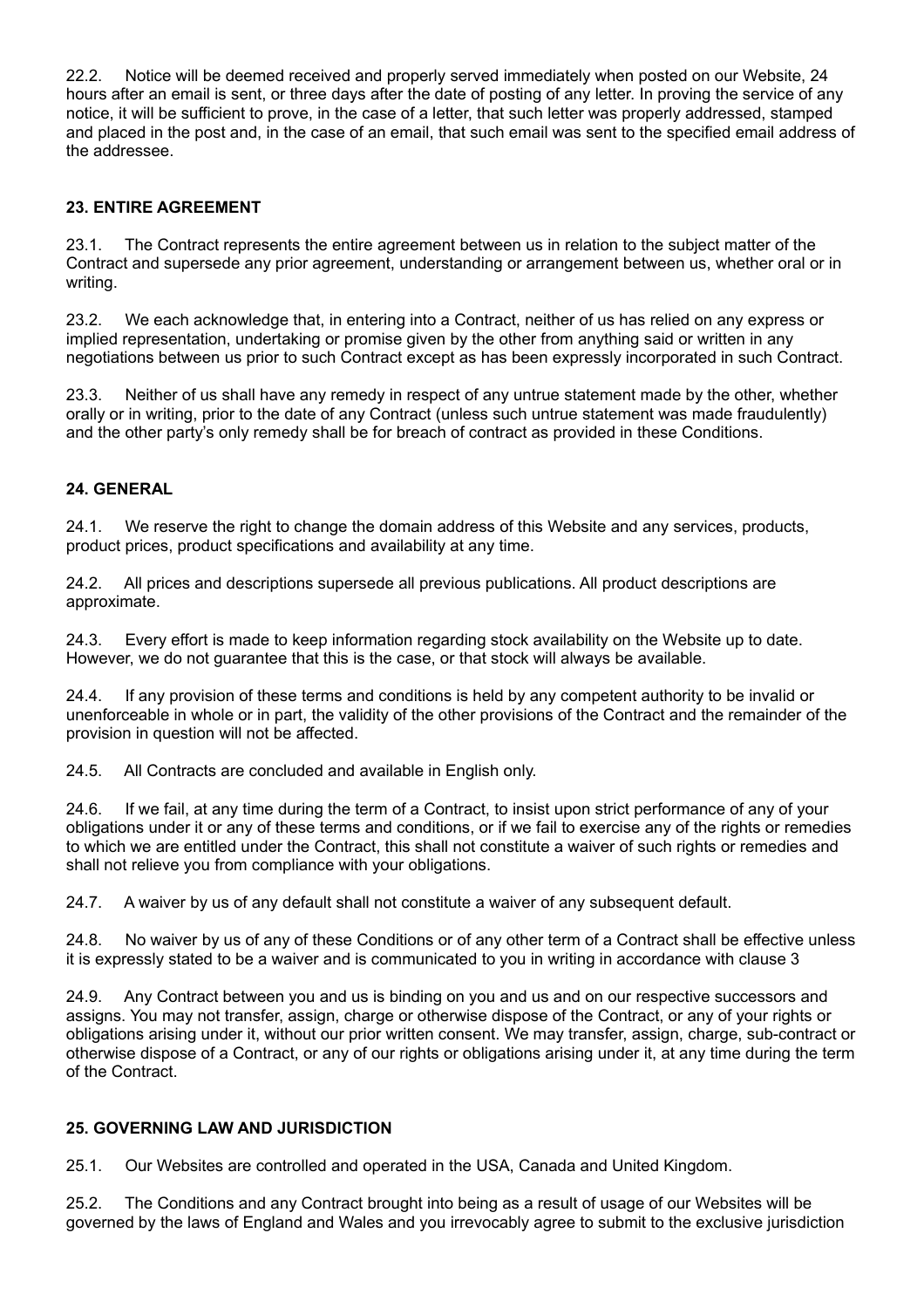of the courts of England and Wales.

## **OUR WEBSITES - TERMS AND CONDITIONS OF USE**

Please read these terms and conditions carefully as they contain important information about your rights and obligations when using our websites (the 'Website') and in particular clause 10.3

The Website is owned and operated by NORTHMAN GROUP ('we'/'us'/'our'), with a registered office at; Hilltown, Liskeard, Cornwall, PL14 6PT, UK.

The term 'you' refers to the user or viewer of our Website.

By browsing on or using the Website you are agreeing to comply with and be bound by these terms and conditions which, together with our privacy policy, governs our relationship with you regarding the use of our Website.

## **ACCESS**

1.1. You will be able to access parts of the Website without having to register any details with us. However, from time to time certain areas of this Website may be accessible only if you are a registered user.

1.2. You are responsible for making all arrangements necessary for you to have access to our Website. You are also responsible for ensuring that all persons who access our Website through your internet connection are aware of these terms, and that they comply with them.

1.3. We make reasonable efforts to ensure that this Website is available to view and use 24 hours a day throughout each year however, this is not guaranteed. The Website may be temporarily unavailable at anytime because of: server or systems failure or other technical issues; reasons that are beyond our control; required updating, maintenance or repair.

1.4. Where possible we will try to give you advance warning of maintenance issues but shall not be obliged to do so.

## **REGISTERING ON OUR WEBSITES**

2.1. When registering on any of our Websites you must choose a username and password. You are responsible for all actions taken under your chosen username and password.

2.2. By registering on the Website you undertake:

2.2.1. That all the details you provide to us for the purpose of registering on the Website are true, accurate, current and complete in all respects

2.2.2. You will notify us immediately of any changes to the information provided on registration

2.2.3. You are over 18 or if under 18 you have a parent or guardian's permission to register with the Website in conjunction with and under their supervision

- 2.2.4. To only use the Website using your own username and password
- 2.2.5. To make every effort to keep your password safe
- 2.2.6. Not to disclose your password to anyone
- 2.2.7. To change your password immediately upon discovering that it has been compromised
- 2.2.8. To neither transfer or sell your username or password to anyone, nor permit, either directly or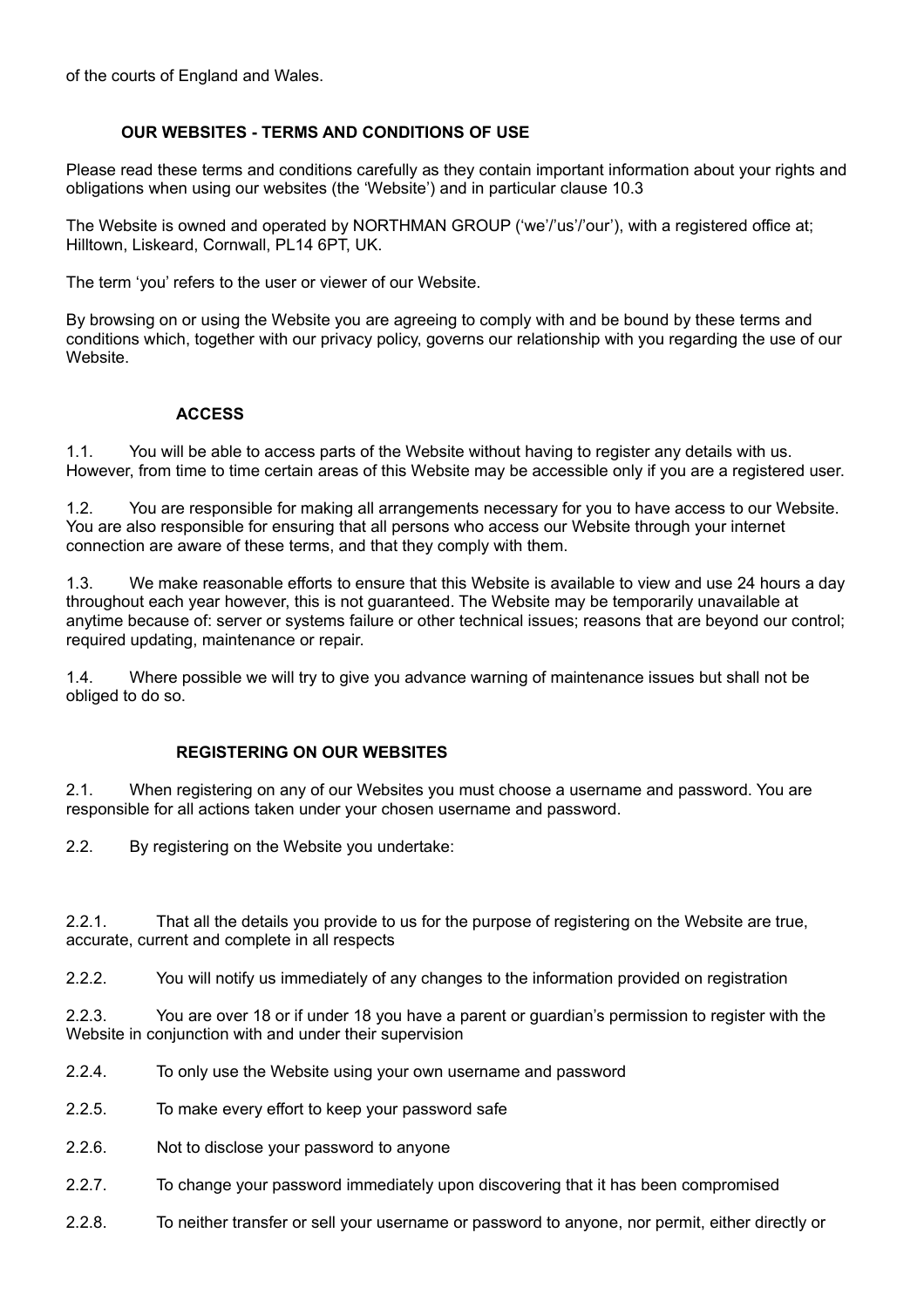indirectly, anyone other than you to use them

2.3. You authorise us to transmit your name, address and other personal information supplied by you (included updated information) to obtain information from third parties about you, including, but not limited to, credit reports and so that we may authenticate your identity.

## **ELIGIBILITY TO PURCHASE FROM THE WEBSITE**

3.1. To be eligible to purchase the Goods on this Website and lawfully enter into and form contracts with us, you must:

- 3.1.1. Be 18 years of age or over
- 3.1.2. Be legally capable of entering into a binding contract

3.1.3. Provide full details of a delivery address. We do not accept PO Box addresses as a legitimate delivery address.

3.2. If you are under 18, you may only use the Website in conjunction with, and under the supervision of, a parent or guardian. If you do not qualify, you must not use our Website.

### **INTELLECTUAL PROPERTY**

4.1. The content of the Website is protected by copyright (including design copyrights), trade marks, patent, database and other intellectual property rights and similar proprietary rights which include, (without limitation), all rights in materials, works, techniques, computer programs, source codes, data, technical information, trading business brand names, goodwill, service marks utility models, semi-conductor topography rights, the style or presentation of the goods or services, creations, inventions or improvements upon or additions to an invention, confidential information, know-how and any research effort relating to Northman Group's moral rights and any similar rights in any country (whether registered or unregistered and including applications for and the right to apply for them in any part of the world).

4.2. You acknowledge that the intellectual property rights in the material and content supplied as part of the Website shall remain with us or our licensor's.

4.3. You may download or copy the content and other downloadable items displayed on the Website subject to the condition that the material may only be used for personal non-commercial purposes. Copying or storing the contents of the Website for other than personal use is expressly prohibited.

4.4. You may retrieve and display the content of the Website on a computer screen, store such content in electronic form on disk (but not any server or other storage device connected to a network) or print one copy of such content for your own personal, non-commercial use, provided you keep intact all and any copyright and proprietary notices.

4.5. You may not otherwise reproduce, modify, copy or distribute or use for commercial purposes any of the materials or content on the Website.

4.6. You acknowledge that any other use of the material and content of this Website is strictly prohibited and you agree not to (and agree not to assist or facilitate any third party to) copy, reproduce, transmit, publish, display, distribute, commercially exploit or create derivative works from such material and content.

4.7. No licence is granted to you to use any of our trade marks or those of our affiliated companies.

#### **DISCLAIMER**

5.1. It shall be your responsibility to ensure that any products, services or information available through the Website meet your specific requirements.

5.2. We will not be liable to you if the Website is unavailable at any time.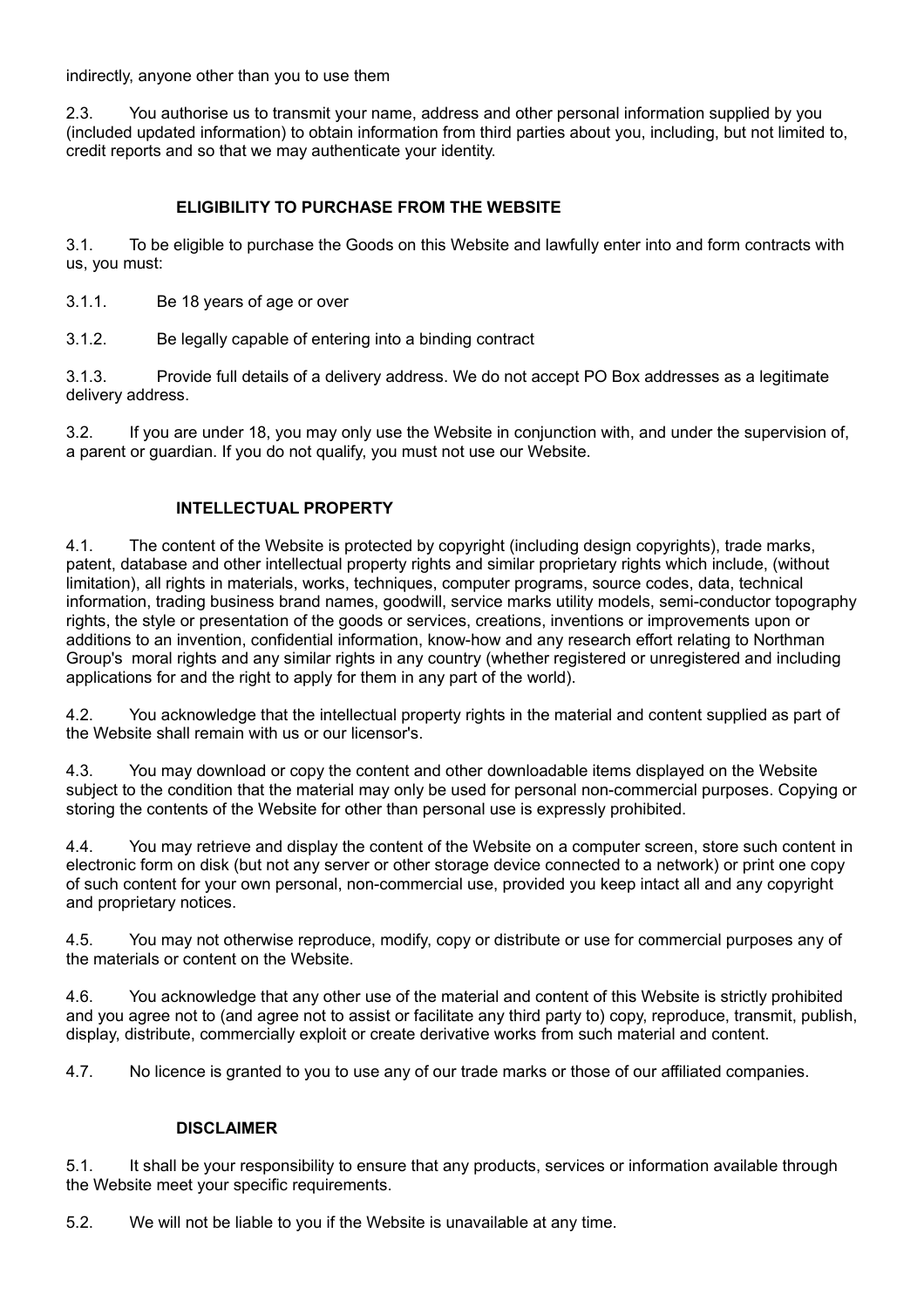5.3. We attempt to ensure that the information available on the Website at any time is accurate. However, we do not guarantee the accuracy or completeness of material on this Website. We use all reasonable endeavours to correct errors and omissions as quickly as practicable after becoming aware or being notified of them. We make no commitment to ensure that such material is correct or up to date.

5.4. All drawings, images, descriptive matter and specifications on the Website are for the sole purpose of giving an approximate description for your general information only and should be used only as a guide.

5.5. Any prices and offers are only valid at the time they are published on the Website.

5.6. All prices and descriptions supersede all previous publications.

5.7. Every effort is made to keep information regarding stock availability on the Website up to date. However, we do not guarantee that this is the case, or that stock will always be available.

5.8. The Website is provided on an 'as is' and 'as available' basis without any representation or endorsement made and we make no warranties or guarantees, whether express or implied, statutory or otherwise (unless otherwise expressly stated in these terms and conditions or required by law) in relation to the information, materials, content or services found or offered on the Website for any particular purpose or any transaction that may be conducted on or through the Website including but not limited to, implied warranties of non-infringement, compatibility, timeliness, performance, security, accuracy, condition or completeness, or any implied warranty arising from course of dealing or usage or trade custom.

5.9. We make no representation or warranty of any kind express or implied statutory or otherwise regarding the availability of the Website or that it will be timely or error-free, that defects will be corrected, or that the Website or the server that makes it available are free of viruses or bugs.

5.10. We will not be responsible or liable to you for any loss of content or material uploaded or transmitted through the Website and we accept no liability of any kind for any loss or damage from action taken in reliance on material or information contained on the Website.

5.11. We cannot guarantee and cannot be responsible for the security or privacy of the Website and any information provided by you.

5.12. You must bear the risk associated with the use of the internet. In particular, we will not be liable for any damage or loss caused by a distributed denial-of-service attack, any viruses trojans, worms, logic bombs, keystroke loggers, spyware, adware or other material which is malicious or technologically harmful that may infect your computer, peripheral computer equipment, computer programs, data or other proprietary material as a result of your use of the Website or you downloading any material posted or sold on the Website or from any website linked to it.

5.13. We reserve the right to disclose such information to law enforcement authorities as we reasonably feel is necessary should you breach this agreement.

## **USE OF THE WEBSITE**

6.1. You are permitted to use the Website and the material contained in it only as expressly authorised by us and in accordance with these terms and conditions, as may be amended from time to time without notice to you.

6.2. We provide access and use of the Website on the basis that we exclude all representations, warranties and conditions to the maximum extent permitted by law.

6.3. We reserve the right to:

6.3.1. Make changes to the information or materials on this Website at any time and without notice to you.

6.3.2. Temporarily or permanently change, suspend or discontinue any aspect of the Website, including the availability of any features, information, database or content or restrict access to parts of or the entire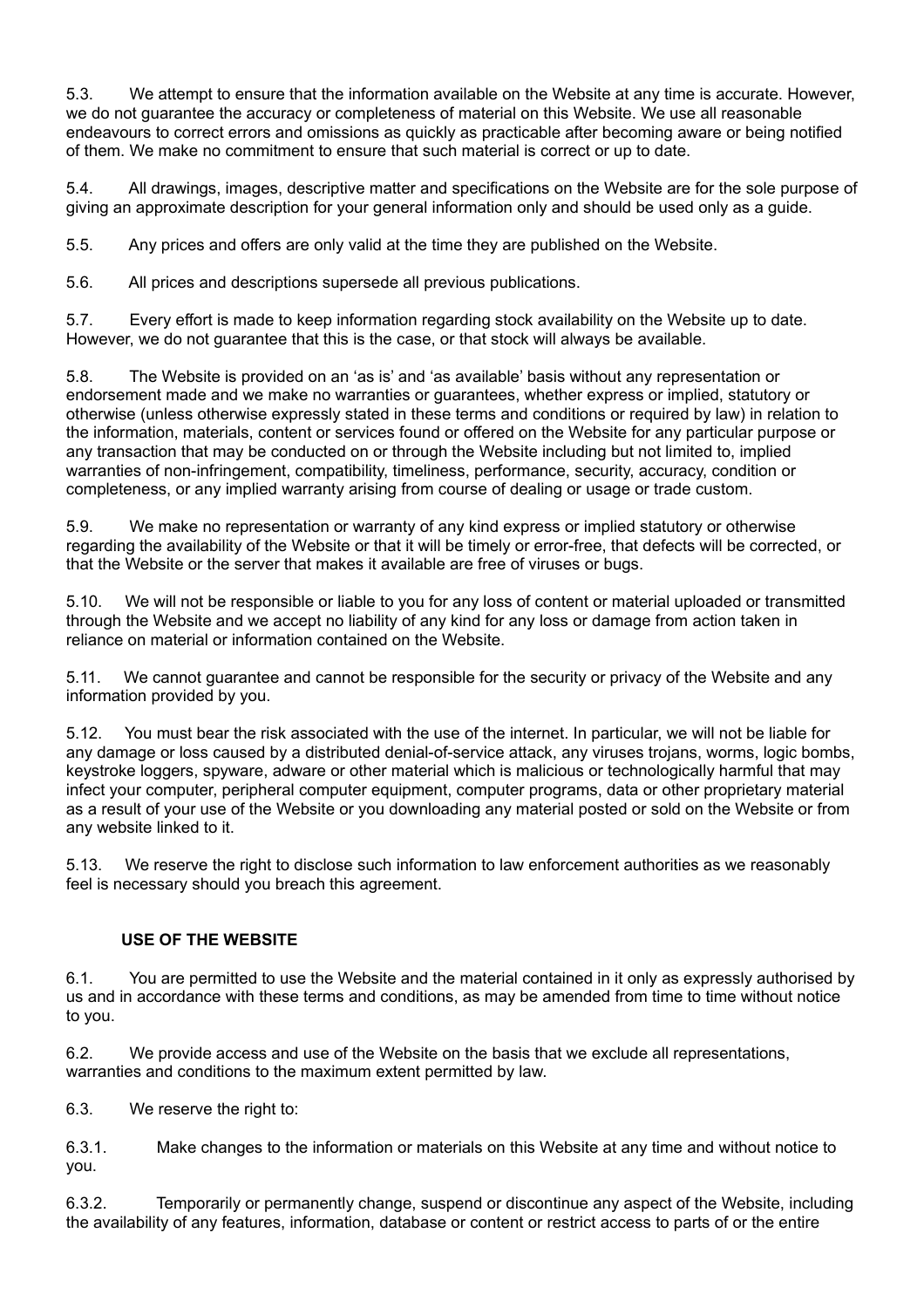Website without notice or liability to you or any third party.

6.3.3. Refuse to post material on the Website or to remove material already posted on the Website

6.4. You may not use the Website for any of the following purposes:

6.4.1. Disseminating any unlawful, harassing, libellous, abusive, threatening, harmful, vulgar, obscene, or otherwise objectionable material

6.4.2. Transmitting material that encourages conduct that constitutes a criminal offence, results in civil liability or otherwise

6.4.3. Breaching any applicable local, national or international laws, regulations or code of practice

6.4.4. Gaining unauthorised access to other computer systems

6.4.5. Interfering with any other person's use or enjoyment of the Website

6.4.6. Breaching any laws concerning the use of public telecommunications networks

6.4.7. Interfering with, disrupting or damaging networks or websites connected to the Website

6.4.8. Utilisation of data mining, robots or similar data gathering and extraction tools to extract (whether once or many times) for re-utilisation of any substantial parts of the Website

6.4.9. To transmit, or procure the sending of, any unsolicited or unauthorised advertising or promotional material or any other form of similar solicitation

6.4.10. To create and/or publish your own database that features all or substantial parts of the Website

6.4.11. Making, transmitting or storing electronic copies of materials protected by copyright without the prior permission of the owner

6.5. In addition, you must not:

6.5.1. Knowingly introduce viruses, trojans, worms, logic bombs, keystroke loggers, spyware, adware or other material which is malicious or technologically harmful to the Website

6.5.2. Attempt to gain unauthorised access to the Website, the server on which the Website is stored or any server, computer or database connected to it

6.5.3. Attack the Website via a denial-of-service attack or a distributed denial-of service attack

6.5.4. Damage or disrupt any part of the Website, any equipment or network on which the Website is stored or any software used for the provision of the Website

6.6. A breach of this clause may be a criminal offence under the Computer Misuse Act 1990. We may report any such breach to the relevant law enforcement authorities and disclose your identity to them. In the event of such a breach, your right to use the Website will cease immediately.

## **SUSPENDING OR TERMINATING YOUR ACCESS**

7.1. We reserve the right to terminate or suspend your access to our Website immediately and without notice to you if:

- 7.1.1. You fail to make any payment to us when due
- 7.1.2. You breach the terms of these terms and conditions (repeatedly or otherwise)
- 7.1.3. You are impersonating any other person or entity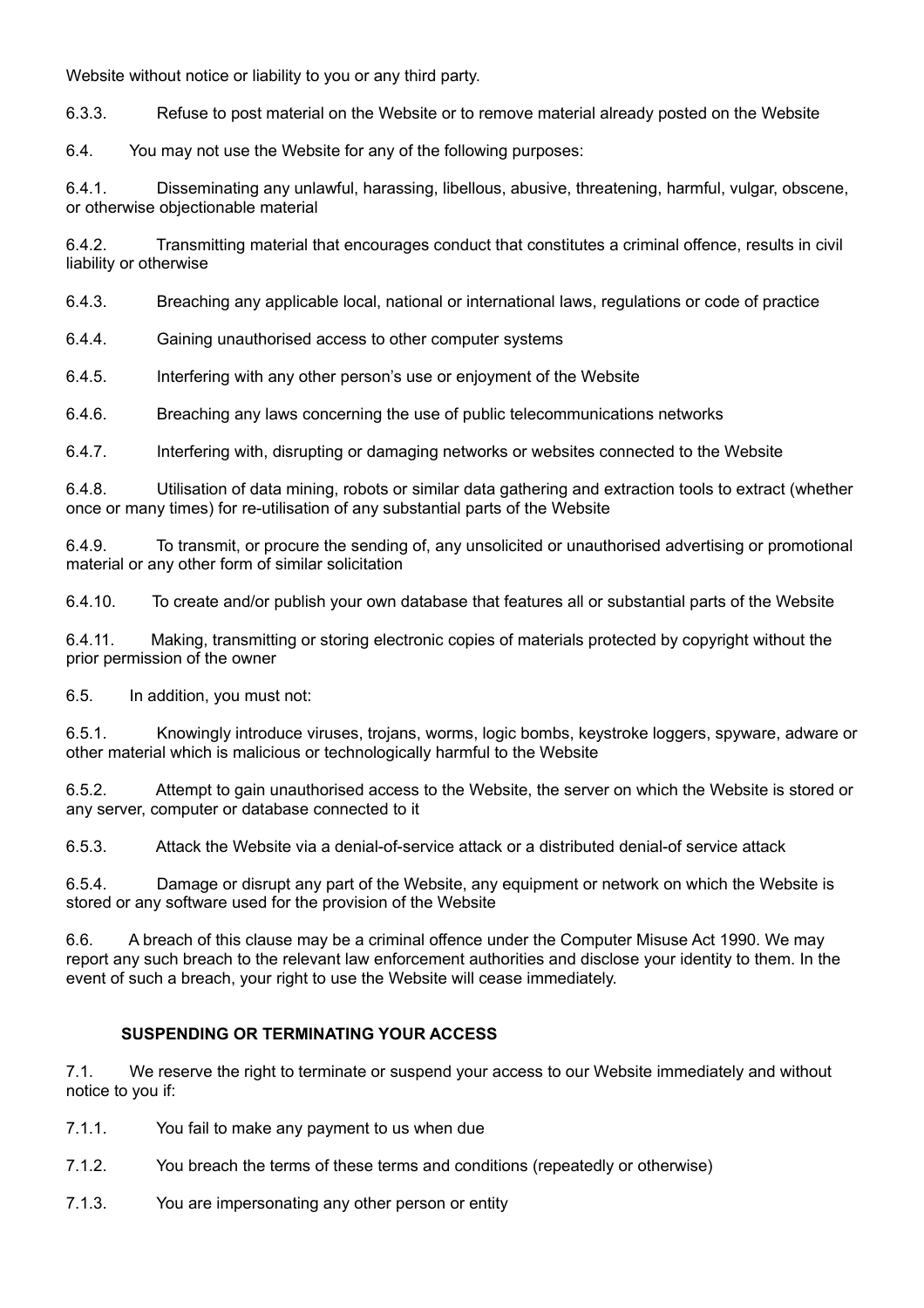7.1.4. When requested by us to do so, you fail to provide us within a reasonable time with sufficient information to enable us to determine the accuracy and validity of any information supplied by you, or your identity

7.1.5. We suspect you have engaged, or about to engage, or have in anyway been involved, in fraudulent or illegal activity on the Website

# **LINKING TO THE WEBSITE**

8.1. You must not create a link to our Websites from another website, document or any other source without first obtaining our prior written consent.

8.2. Any agreed link must be:

8.2.1. To the Website's homepage

8.2.2. Established from a website or document that is owned by you and does not contain content that is offensive, controversial, infringes any intellectual property rights or other rights of any other person or does not comply in any way with the law in the UK and the law in any country from which they are hosted

8.2.3. Provided in such a way that is fair and legal and does not damage our reputation or take advantage of it

8.2.4. Established in such a way that does not suggest any form of association, approval or endorsement on our part where none exists

8.3. We have no obligation to inform you if the address of the Website home page changes and it is your responsibility to ensure that any link you provide to our homepage is at all times accurate.

8.4. We reserve the right to withdraw our consent without notice and without providing any reasons for withdrawal. Upon receiving such notice you must immediately remove the link and inform us once this has been done.

## **EXTERNAL LINKS**

9.1. To provide increased value and convenience to our users, we may provide links to other websites or resources for you to access at your sole discretion and risk. You acknowledge and agree that, as you have chosen to enter the linked website we are not responsible for the availability of such external sites or resources, and do not review or endorse and are not responsible or liable in any way, whether directly or indirectly, for:

9.1.1. The privacy practices of such websites

9.1.2. The content of such websites, including (without limitation) any advertising, content, products, goods or other materials or services on or available from such websites or resources

9.1.3. The use which others make of these websites

9.1.4. Any damage, loss or offence caused or alleged to be caused to you, arising from or in connection with the use of or reliance upon any such advertising, content, products, goods, materials or services available on and/or purchased by you from such external websites or resources

## **LIMITATION OF LIABILITY AND INDEMNITY**

10.1. Notwithstanding any other provision in these terms and conditions, nothing will affect or limit your statutory rights; or will exclude or limit our liability for:

10.1.1. Death or personal injury resulting from our negligence

10.1.2. Fraud or fraudulent misrepresentation